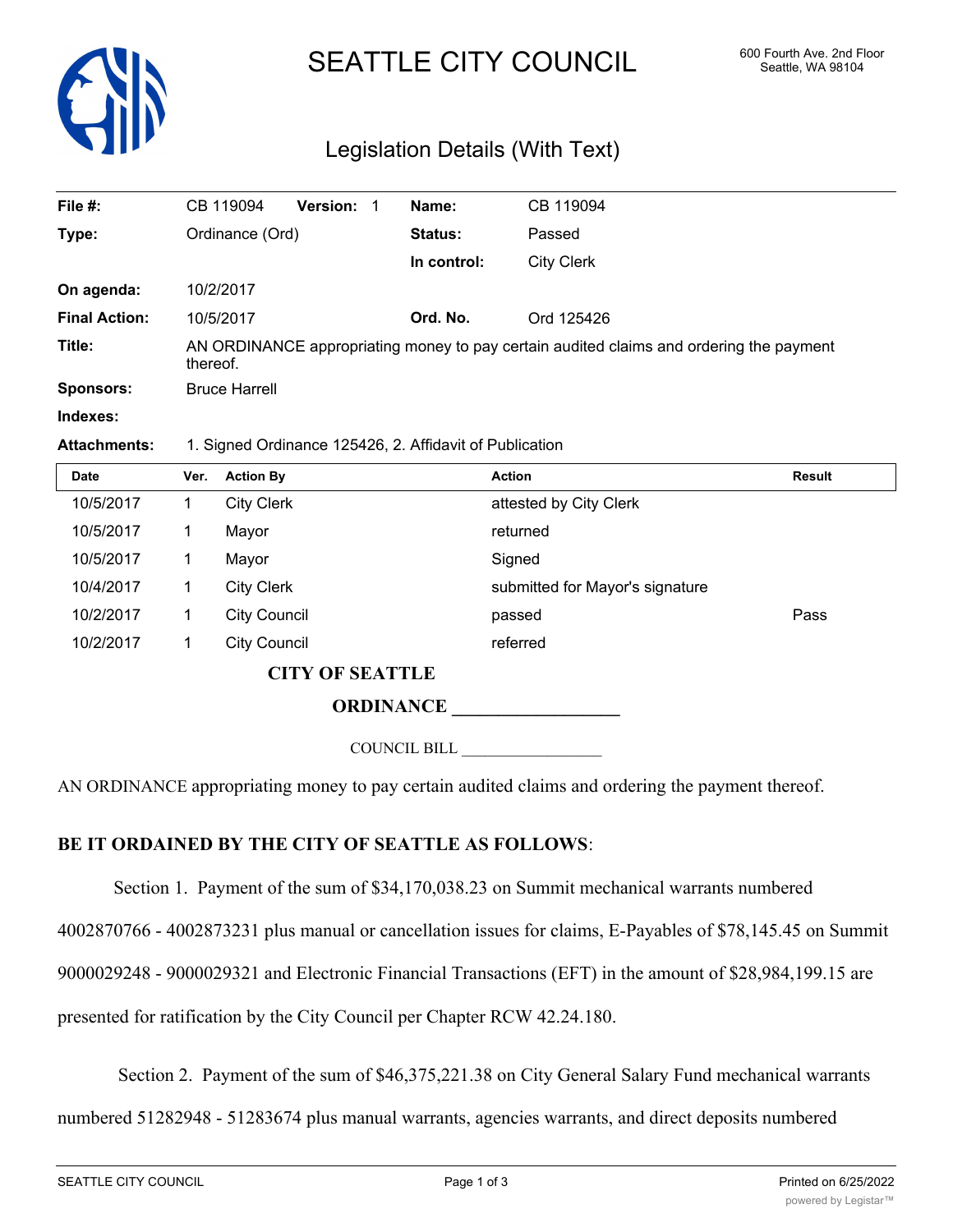390001 - 402697 representing Gross Payrolls for payroll ending date September 19, 2017 as detailed in the Payroll Summary Report for claims against the City which were audited by the Auditing Committee and reported by said committee to the City Council September 28, 2017 consistent with appropriations heretofore made for such purpose from the appropriate Funds, is hereby approved.

Section 3. That any act consistent with the authority and prior to the effective date of this ordinance is hereby ratified and confirmed.

Section 4. This ordinance shall take effect and be in force 30 days after its approval by the Mayor, but if not approved and returned by the Mayor within ten days after presentation, it shall take effect as provided by Seattle Municipal Code Section 1.04.020.

Passed by the City Council the 2nd day of October , 2017, and

Signed by me in open session in authentication of its passage this

2nd day of October 2017.

President \_\_\_\_\_\_\_\_\_\_of the City Council

Approved by me this day of 2017.

Tim Burgess, Mayor